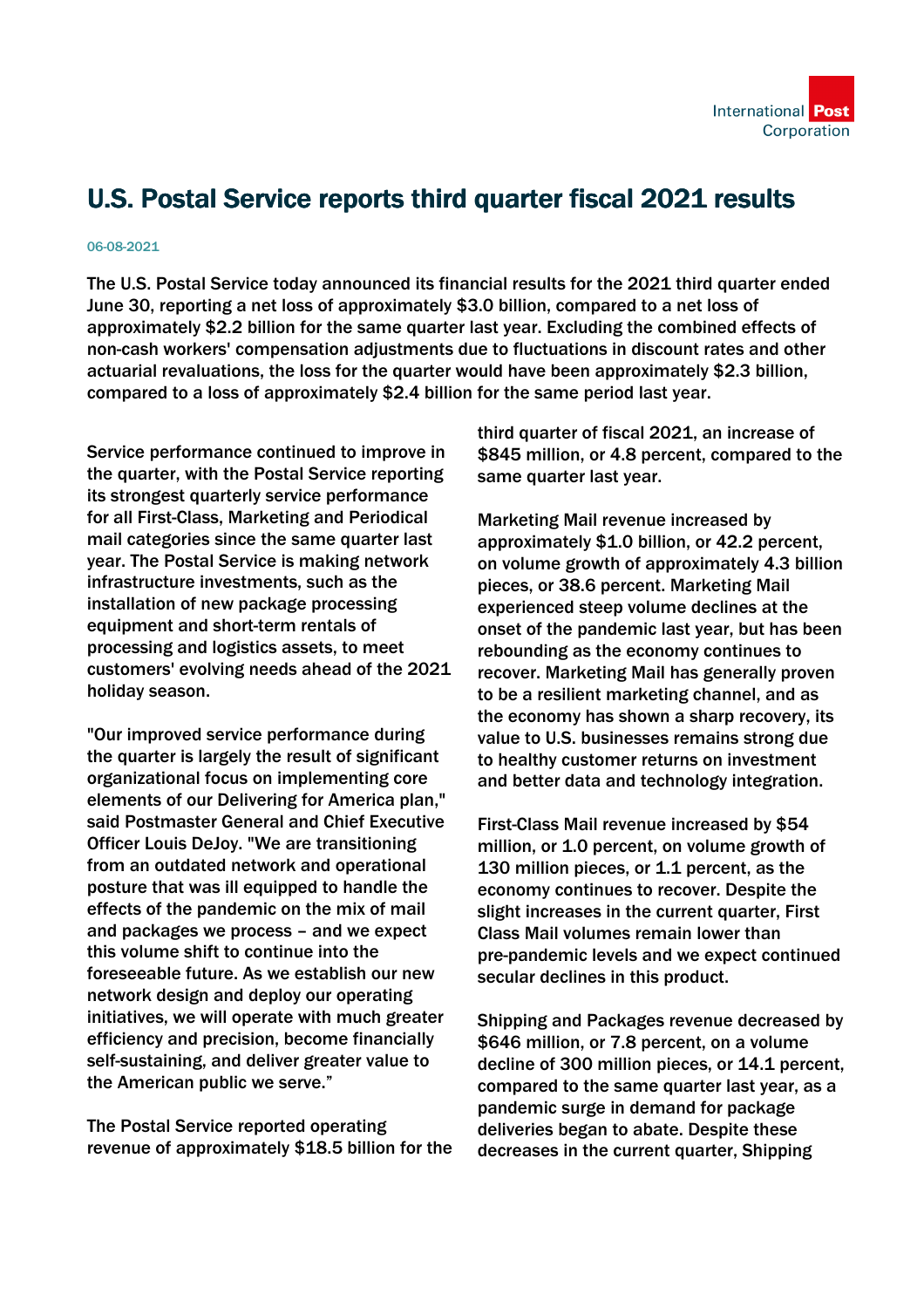

and Packages volumes remain higher than pre-pandemic levels. We believe consumer behavior has evolved during the pandemic and our Shipping and Packages volumes are not expected to return to pre-pandemic levels, as the nation has increasingly relied on the safety and convenience of e-commerce. However, competition in the overall market has increased as certain major customers have returned to diverting their volume from our network and aggressively pricing their products and services to fill their networks and grow package density.

"While the financial results for the quarter showed a continuing net loss, our Delivering for America plan outlines our clear strategies to structure our organization for success" said Chief Financial Officer Joseph Corbett. "By implementing this 10-year plan in full, we expect to operate in a financially self-sustaining manner within the next several years while continuing to fulfill our universal service mission."

Total operating expenses were approximately \$21.4 billion for the quarter, an increase of approximately \$1.6 billion, or 8.3 percent, compared to the same quarter last year. Excluding costs resulting from actuarial revaluation, discount rate changes, and amortization of unfunded liabilities, which are outside of management's control, expenses increased by \$334 million or 1.7 percent, compared to the same quarter last year.

Transportation expenses increased by \$182 million, or 8.3 percent, compared to the same quarter last year. Highway transportation expenses increased, while air transportation expenses decreased, due to a decline in package volume from peak pandemic levels and a shift from air to highway transportation when more economical but allowing for improved reliability and service performance. Transportation expenses were also impacted

by the variation in the modes of transportation available due to the pandemic, and higher average jet and diesel fuel prices, compared to the same quarter last year.

Compensation and benefits expense increased by \$113 million, or 0.9 percent, compared to the same quarter last year. This was primarily due to contractual wage increases and certain general pandemicrelated workplace inefficiencies, offset by a reimbursement of \$71 million from the U.S. government for certain eligible pandemicrelated leave costs pursuant to the American Rescue Plan Act of 2021.

Third Quarter Fiscal 2021 Operating Revenue and Volume by Service Category Compared to Prior Year

The following table presents revenue and volume by category for the three months ended June 30, 2021 and 2020:

uspsjune2021

Selected Third Quarter Fiscal 2021 Results of Operations and Controllable Loss

This news release references loss excluding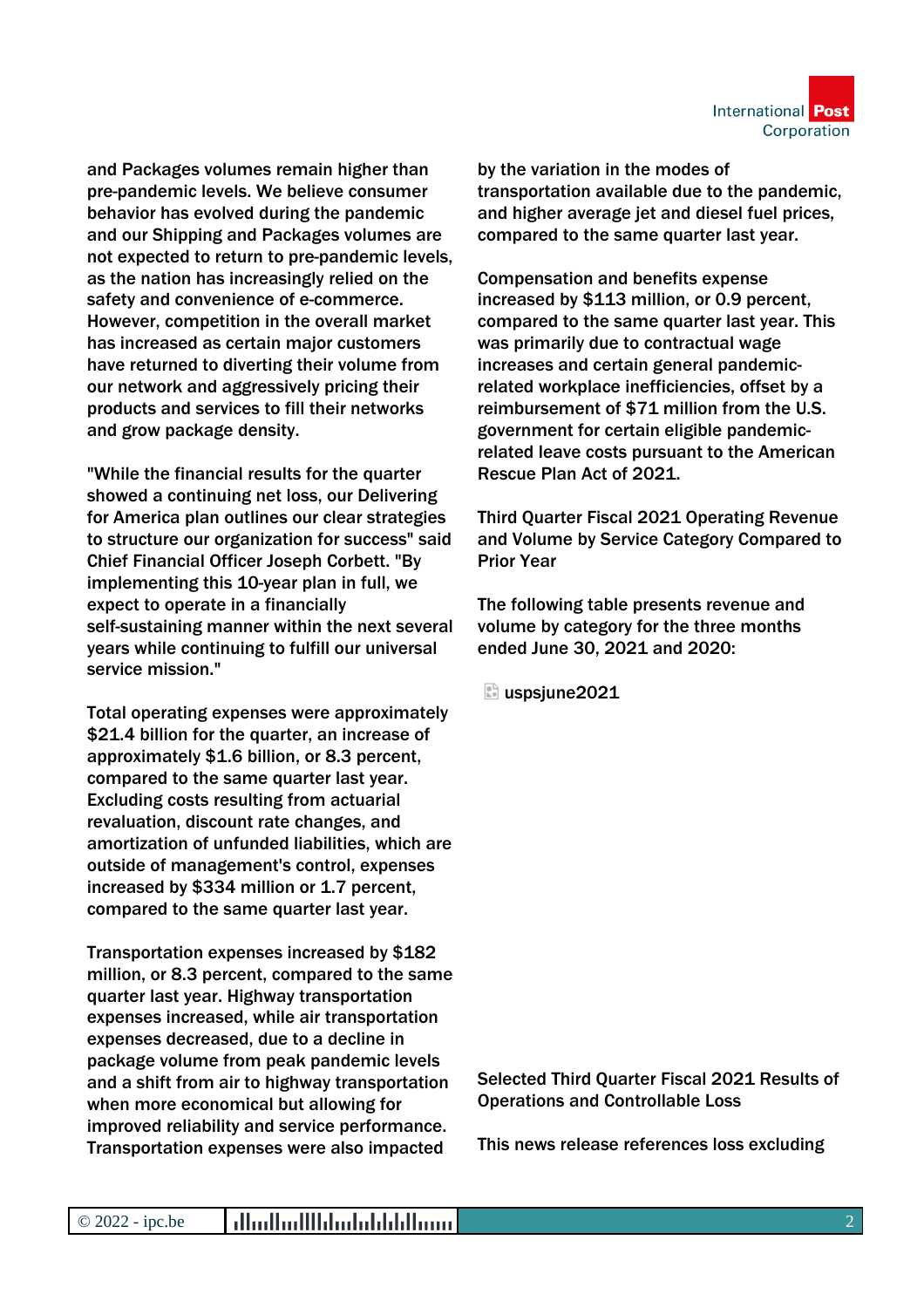

workers' compensation adjustments, which is not calculated and presented in accordance with accounting principles generally accepted in the United States (GAAP). Loss excluding workers' compensation adjustments is defined as net loss adjusted for workers' compensation expenses caused by actuarial revaluation and discount rate changes, which are outside of management's control.

This news release also references controllable loss, which is not calculated and presented in accordance with GAAP. Controllable loss is defined as net loss adjusted for items outside of management's control and non-recurring items. These adjustments include workers' compensation expenses caused by actuarial revaluation and discount rate changes, expenses caused by the actuarial revaluation of Postal Service Retiree Health Benefits Fund (PSRHBF), and the amortization of the PSRHBF, Civil Service Retirement System (CSRS) and Federal Employee Retirement System (FERS) unfunded liabilities, which can fluctuate due to projected interest rates and inflation.

The following table presents selected results of operations, reconciles GAAP net loss to loss excluding worker's compensation adjustments and to controllable loss and illustrates the loss from ongoing business activities without the impact of non-controllable items for the three months ended June 30, 2021 and 2020:

**E** usps2021\_2

Financial results in the Form 10-Q are available at [http://about.usps.com](https://about.usps.com/what/financials/) /what/financials/.

Forward-Looking Statements Forward-looking statements contained in this release represent the Postal Service's best estimates of known and anticipated trends believed relevant to future operations. However, actual results may differ significantly from current estimates. Certain forward-looking statements included in this release use such words as "may," "will," "could," "expect," "believe," "plan," "estimate," "project" or other similar terminology. These forward-looking statements, which involve a number of risks and uncertainties, reflect current expectations regarding future events and operating performance as of the date of this report. These risks include, but are not limited to, the effects of COVID-19 on the Postal Service's business, financial condition and results of operations. The Postal Service has no obligation to publicly update or revise any forward-looking statements, whether as a result of new information, future events or otherwise.